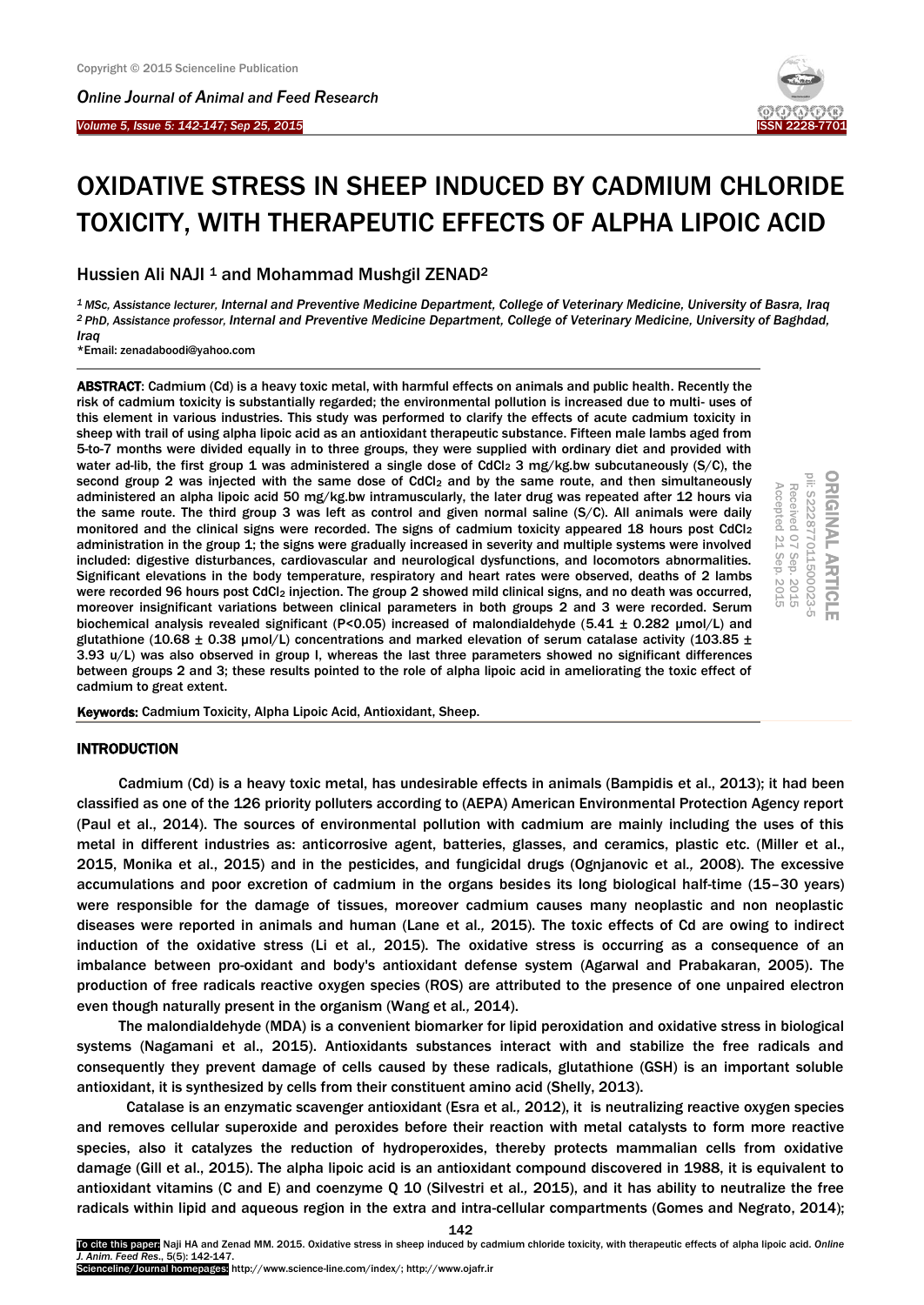also it is considered a master antioxidant due to many functional characters: scavenging activity of reactive oxygen species, regeneration of endogenous antioxidants such as glutathione, metal chelating activity and repairing of oxidized proteins (Ahmadi et al., 2013). This study was designed to clarify the effects of the oxidative stress induced by Cd toxicity, with trial to use the alpha lipoic acid as a therapeutic antioxidant agent in sheep.

#### MATERIAL AND METHODS

## Experimental animals

Fifteen males lambs aged from 5-7 months, weight from 17-20 kg, apparently healthy were used in the experiment; they were administered Albendazol (7.5 mg/kg) orally. Lambs were provided twice daily with green fodder (alfa alfa) and concentrate (ordinary diet), water was provided ad-lib. They were kept 20 days for adaptation.

## Experimental design

Lambs were allocated equally in to three groups (5 lambs in each group). First group: lambs were administrated subcutaneously (S/C) a single dose of cadmium chloride (sub lethal dose) 3 mg/kg. Second group (II): the lambs also injected (S/C) a single dose of cadmium chloride 3 mg/kg and at the same time administered Alpha lipoic acid 50 mg/kg intramuscularly followed by the same dose (50 mg/kg) and route (I/M) after 12 hours (Harlod et al*.,* 2011). Third group: was left as control group, administered S/C normal saline (milliliters were equivalent to cadmium chloride solution).

## Clinical examination

Lambs were examined clinically daily during the period of experiment; the clinical signs were recorded in special card.

#### Blood samples

Blood was collected aseptically from jugular vein by 10 ml disposable syringe, before administration of CdCl2 and two days post administration of CdCl<sub>2</sub> and ALA (after appearance of toxicity signs), serum were separated by centrifugation at 3000 rpm and kept at -20 ◦C.

Chemicals: Reagents were prepared by using analar grade chemicals obtained from BDH chemical Ltd England Segma.

### Determination of malondialdehyde (MDA):

MDA was determined according to Wysocka et al*.* (1995), thiobarbituric acid (TBA) reacts with MDA to form thiobarbituric acid reactive substance (TBARs) and the absorbance of this resultant was measured by spectrophotometer at 535 nm.

#### Determination of glutathione concentration

The glutathione concentration of the serum was determined according to the method described by Schafer and Buttner (2001), the method based on the reduction of 5,5-dithio-bis (2- nitrobenzoic acid – DTNB) with glutathione (GSH) to product a yellow compound. The reduced chromogen is directly proportional to GSH concentration and its absorbance can be measured at 412 nm wave length.

## Determination of catalase activity determination

Catalase was determined by colorimetric method according to Aebi (1984). It catalyzes the divalent reduction of hydrogen peroxide (at high concentration) to water and free oxygen.

 $2H_2O_2$  + CAT  $\longrightarrow$  2H<sub>2</sub>O + O<sub>2</sub>

Consequently absorbance was decrease due to  $H_2O_2$  consumption ( $\mathcal{E} = 0.04$ mmol- $^1$  cm- $^1$ ) (Mueller et al., 1997). The activity determined by reading the initial and final absorbance at 240 nm.

## RESULTS

The clinical sings of cadmium toxicity appeared on lambs in the first group 18 hours post administration of CdCl<sub>2</sub>, the signs were including inappetance, decrease ruminal contraction  $(1.2 \pm 0.2 \text{ contraction}/\text{minute})$ , slight increase of the body temperature (40.3  $\pm$  0.2 °C), increase in respiratory (38  $\pm$  1.095/ minute), and heart rates (110±1.702/ minute). Signs of depression appeared 36 hours after cadmium administration manifested by: segregation of lambs from each other, extended head and neck, sometime lowered down with, general indolence. Seventy two hours post administration of cadmium chloride, some lambs showed sluggish response to external stimuli, anorexia and ruminal stasis with hard feces were obvious, rapid and shallow respiration became more pronounced accompanied with irregular heartbeats (Table 1), congestion of the mucous membrane was observed with moderate to severe dehydration, lateral recumbence with loss of vital response and decrease of the body temperature (subnormal temperature) occurred before death, two lambs were died in this group.

143

To cite this paper: Naji HA and Zenad MM. 2015. Oxidative stress in sheep induced by cadmium chloride toxicity, with therapeutic effects of alpha lipoic acid. *Online J. Anim. Feed Res*., 5(5): 142-147.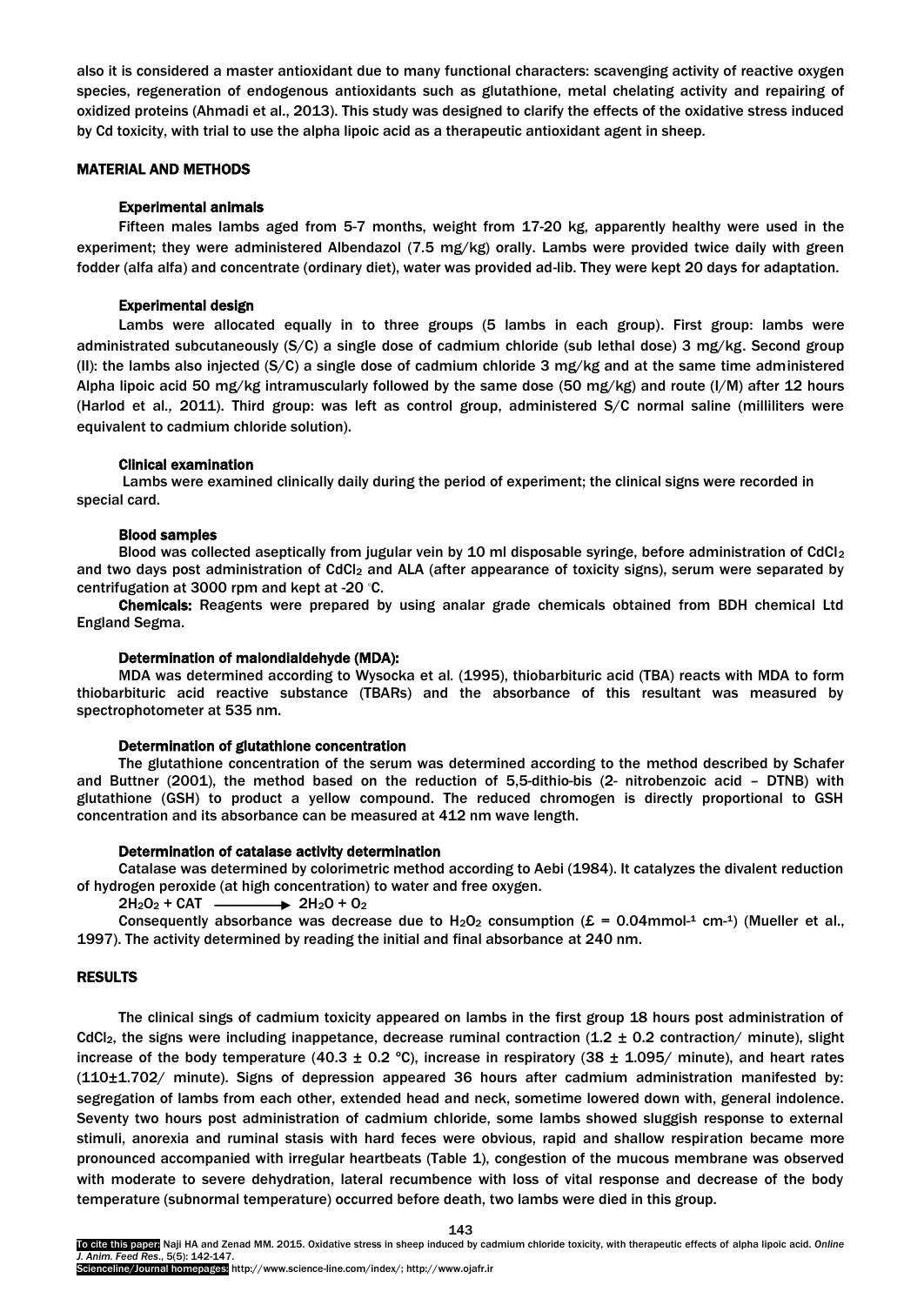The lambs in the second group 2 showed mild decrease in appetite, normal ruminal contraction (2.4 ± 0.24/ minute) also mild increase in the body temperature (39.9  $\pm$  0.18 °C), slight increase in respiratory (33  $\pm$  1.953/ minute) and heart (93  $\pm$  1.067/ minute) rates, beside that no death was recorded in this group. No significant variation in the clinical parameters observed between second group and control (3) groups (Table 1).

The malondialdehyde (MDA) concentration in sera of group 1 significantly (P le 0.05) increased (5.41  $\pm$  0.282  $\mu$ mol/L), as compared with group 2 (3.05  $\pm$  0.27  $\mu$ mol/L) and control 3 groups (2.89  $\pm$  0.167  $\mu$ mol/L), also non significant variations in the levels of MDA between group 2 and control (3) groups were recorded (Figure 1). A significant (P≤ 0.05) increase of the glutathione concentration in the group 1 was (10.68  $\pm$  0.38 µmol/L) higher than in the group 2 (6.008  $\pm$  0.442 µmol/L) and control (3) group (5.73  $\pm$  0.354 µmol/L). A significant (P ≤ 0.05) higher activities of catalase enzyme in the sera of group  $1 (103.85 \pm 3.93 \text{ u/L})$  than in the group 2 (69.762  $\pm$  2.200  $u/L$ ) and control (3) groups (66.46  $\pm$  2.195  $u/L$ ) (Figure 2).

| Table 1 - Clinical signs appeared on the three groups                                      |                             |                              |                               |
|--------------------------------------------------------------------------------------------|-----------------------------|------------------------------|-------------------------------|
| <b>Clinical sings</b>                                                                      | 1 <sup>st</sup> group       | $2nd$ group                  | 3rd group                     |
|                                                                                            | CdCl <sub>2</sub>           | $CdCl2$ & ALA                | Control                       |
| Body temperature (°C)                                                                      | $40.3 \pm 0.2$ a*           | $39.9 \pm 0.18$ ab           | $39.48 \pm 0.21$ <sup>b</sup> |
| Respiratory rate/minute                                                                    | $38 \pm 1.095$ <sup>a</sup> | $33 \pm 1.953$ <sup>b</sup>  | $31 \pm 1.449$ <sup>b</sup>   |
| Coughing                                                                                   | 1(36 h)                     | $\mathbf 0$                  | 0                             |
| <b>Shallow respiration</b>                                                                 | 4(48h)                      | 1(48h)                       | 0                             |
| Heart rate / minute                                                                        | $110 \pm 1.702$ a           | $93 \pm 1.067$ <sup>b</sup>  | $91 \pm 2.369^{\circ}$        |
| Weak and irregular heart beats                                                             | $5(48-72 h)$                | $\mathbf 0$                  | 0                             |
| Congested mucous membrane                                                                  | $5(18-36)$                  | $3(24-48h)$                  | 0                             |
| Icteric mucous membrane                                                                    | 2(72h)                      | 0                            | 0                             |
| <b>Mild dehydration</b>                                                                    | $3(48-72h)$                 | 0                            | 0                             |
| Severe dehydration                                                                         | $2(72-96 h)$                | 0                            | 0                             |
| Inappetance                                                                                | $5(18-24 h)$                | $4(24-36 h)$                 | $\mathbf{0}$                  |
| <b>Ruminal contraction</b>                                                                 | $1.2 \pm 0.2$ <sup>a</sup>  | $2.4 \pm 0.422$ <sup>b</sup> | $2.8 + 0.2b$                  |
| Complete anorexia                                                                          | $5(36-48h)$                 | $\mathbf 0$                  | $\mathbf 0$                   |
| Constipation                                                                               | 4 (36-72 h)                 | 0                            | $\mathbf{0}$                  |
| <b>Depression</b>                                                                          | $5(36-72 h)$                | 2(48 h)                      | $\mathbf{0}$                  |
| <b>Segregation of lambs</b>                                                                | 4 (24-36 h <sup>**</sup> )  | 1(48h)                       | $\mathbf{0}$                  |
| Extended head and neck                                                                     | 4 (48-72 h)                 | 1(48h)                       | $\mathbf{0}$                  |
| Reluctant to move & in coordination                                                        | 4(72 h)                     | 0                            | $\mathbf{0}$                  |
| <b>Muscle tremor</b>                                                                       | 2(72 h)                     | 0                            | $\mathbf{0}$                  |
| Recumbence                                                                                 | 3(72 h)                     | 0                            | 0                             |
| <b>Death</b>                                                                               | 2(96 h)                     | 0                            | 0                             |
| *Different small letters referred to significant difference between groups; h: means hours |                             |                              |                               |



144

To cite this paper: Naji HA and Zenad MM. 2015. Oxidative stress in sheep induced by cadmium chloride toxicity, with therapeutic effects of alpha lipoic acid. *Online J. Anim. Feed Res*., 5(5): 142-147.

Scienceline/Journal homepages: http://www.science-line.com/index/; http://www.ojafr.ir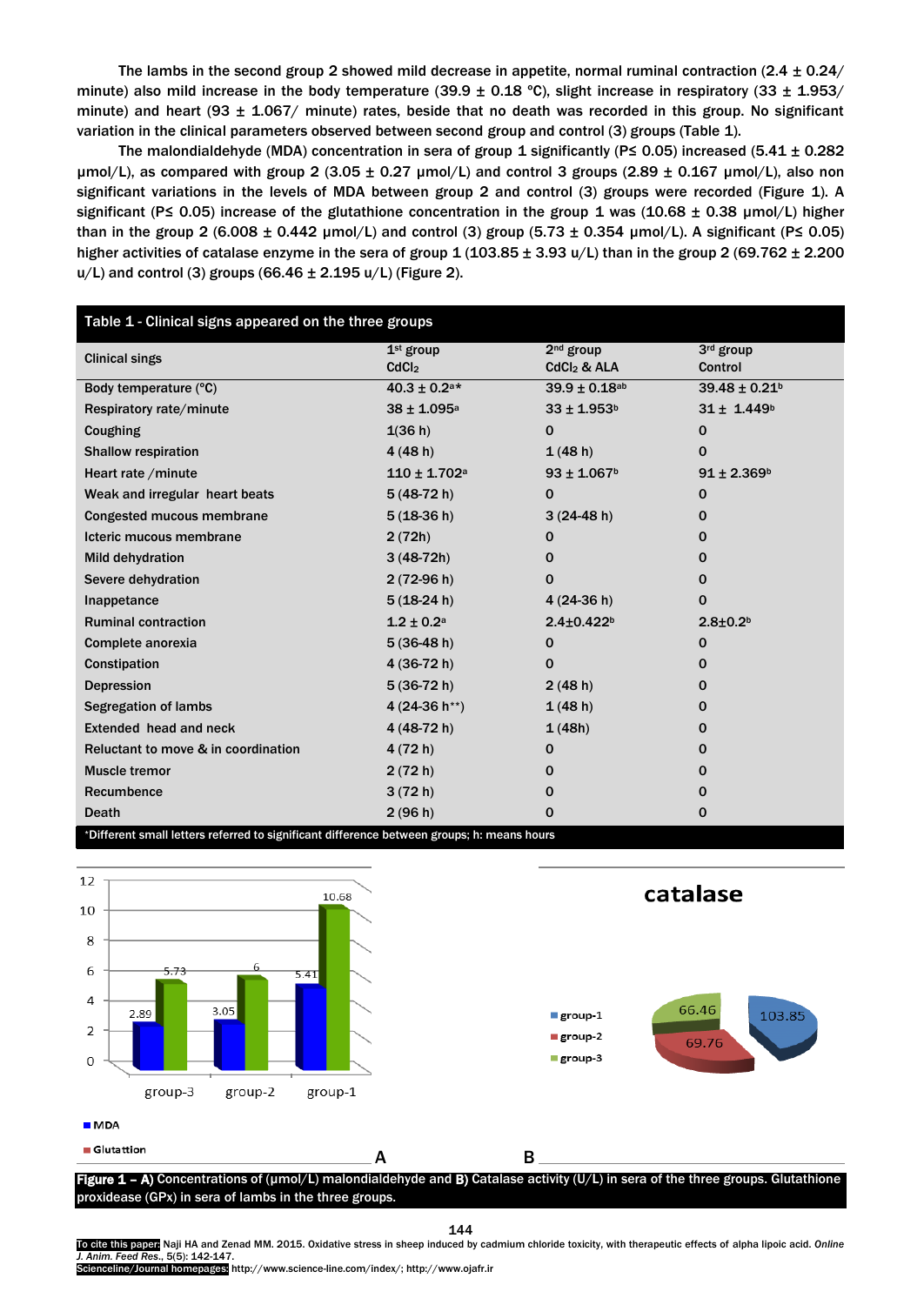#### **DISCUSSION**

The toxic effect of cadmium had been studied in farm ruminant (Phillips et al., 2011; Tomas-Marciniak et al., 2011), The increased body temperature in the first group might be due to aseptic fever, which might be occurred due to damage of vessels and cells specially of liver and kidneys (also other organs) lead to liberation of endogens pyrogen (particularly granulocyte, monocyte and macrophage), the endogenous pyrogen causes releasing of archidonic acid with subsequent synthesis of prostaglandin (Barberà-Cremades et al., 2012). Consequently significant increase in the respiratory and heart rates in the first group were noticed (Table 1), these results were in agreement with others (Zaki and Mohamed, 2012), moreover the accelerated heart and respiratory rates might be attributed to the lesions occurred in the lungs (Roggeman et al., 2014, Lane et al*.,* 2015), beside that an increase demand of the tissues for oxygen because of histotoxic hypoxia or damage of lungs tissues might resulting due to cadmium toxicity leading to shallow and labored respiration (Stoev et al., 2003).

The atony of rumen and constipation, beside other signs of weakness and locomotors disturbances as well as neurological signs might be belonged to decrease calcium level in the muscular and nervous tissues, as the calcium ion is an essential for neuromuscular transmitting impulses as well as muscle function, these results corresponded with finding of others (Stoev et al., 2003), the cadmium chloride causes damage of renal tubules, might resulting in high excretion of calcium through the urine (Silvestri et al., 2015), and also occurrence of anorexia in lambs causes excessive reduction in the ingestion and absorbance of calcium, and this also might be contribute in occurrence of dehydration and worsening the condition.

The mild clinical signs in the second group as compared with the first and control groups denoted that alpha lipoic acid has capability to protect tissues from the damage effects produced by the cadmium chloride, in spite of antioxidants role were debated (Basta and Haenen, 2013). The ALA has characteristic functions: metals chelating agent, antioxidant effect, also aids in regeneration of vitamin C and E and plays an important role in the synthesis of glutathione and metallothionine, in addition to decrease the oxidative stress via lowering the free radicals produced by the cadmium toxicity (Park et al*.,* 2014), these characters made it highly efficient antioxidant compound.

The increase of MDA concentration in the sera of first group indicated high oxidative stress occurred due to cadmium toxicity, MDA is the main by–products formed by lipid peroxidation, resulting from high oxidative stress, the oxidative stress leads to excessive production of free radicals which are responsible for impaired cellular functions, furthermore lipid peroxidation causes irreversible damage of cell membrane (Stefania et al., 2013). The increases of glutathione level and catalase activity in the first group due to cadmium chloride toxicity were similar to the findings reported by others (Gills et al., 2015; Kar et al*.,* 2015). It was suggested that the increase of glutathione occurs to offset the free radicals produced by cadmium toxicity and other heavy metals (Jones et al., 2002), beside its role in elimination and detoxification of toxins and carcinogenesis process. Similarly the significant (P<0.05) increase of catalase activity in the first group might be belonged to the same reason (Maan and Kataria, 2012).

The non-significant (P<0.05) differences of MDA, glutathione concentrations and catalase activity in the second group as compared with control group (Figures 1 and 2) indicated that the alpha lipoic acid ameliorated the toxic effects of cadmium chloride to great extent. Glutathione is considered the main antioxidant enzyme against heavy metals, it was reported that the alpha lipoid acid increases production of cysteine, which is an important amino acid for the synthesis of the glutathione (Suh et al*.,* 2004).

## **CONCLUSION**

The acute cadmium toxicity causes severe clinical signs in sheep involving different organs and multiple systems, gastrointestinal dysfunction, respiratory distress, neurological disorder, and locomotors abnormalities. The alpha lipoic acid has an ameliorating effect on cadmium toxicity as an antioxidant substance.

### **REFERENCES**

Aebi H. (1984). Catalase in vitro. Methods in Enzymology Journal, 5: 121-126. [PMID: 6727660] Agarwal A and Prabakaran SA (2005). Mechanism, measurement and prevention of oxidative stress in male reproductive physiology. Indian Journal of Experimental Biology, 43: 963-974. [PMID: 16315393] Ahmadi A, Mazooji N, Roozbeh J, Mazloom Z. and Hasanzade J (2013). Effect of alpha-lipoic acid and vitamin

E supplementation on oxidative stress, inflammation, and malnutrition in hemodialysis patients. Iran Journal Kidney Disease, 7(6): 461-7. [PMID: 24241092]

145 To cite this paper: Naji HA and Zenad MM. 2015. Oxidative stress in sheep induced by cadmium chloride toxicity, with therapeutic effects of alpha lipoic acid. *Online J. Anim. Feed Res*., 5(5): 142-147. Scienceline/Journal homepages: http://www.science-line.com/index/; http://www.ojafr.ir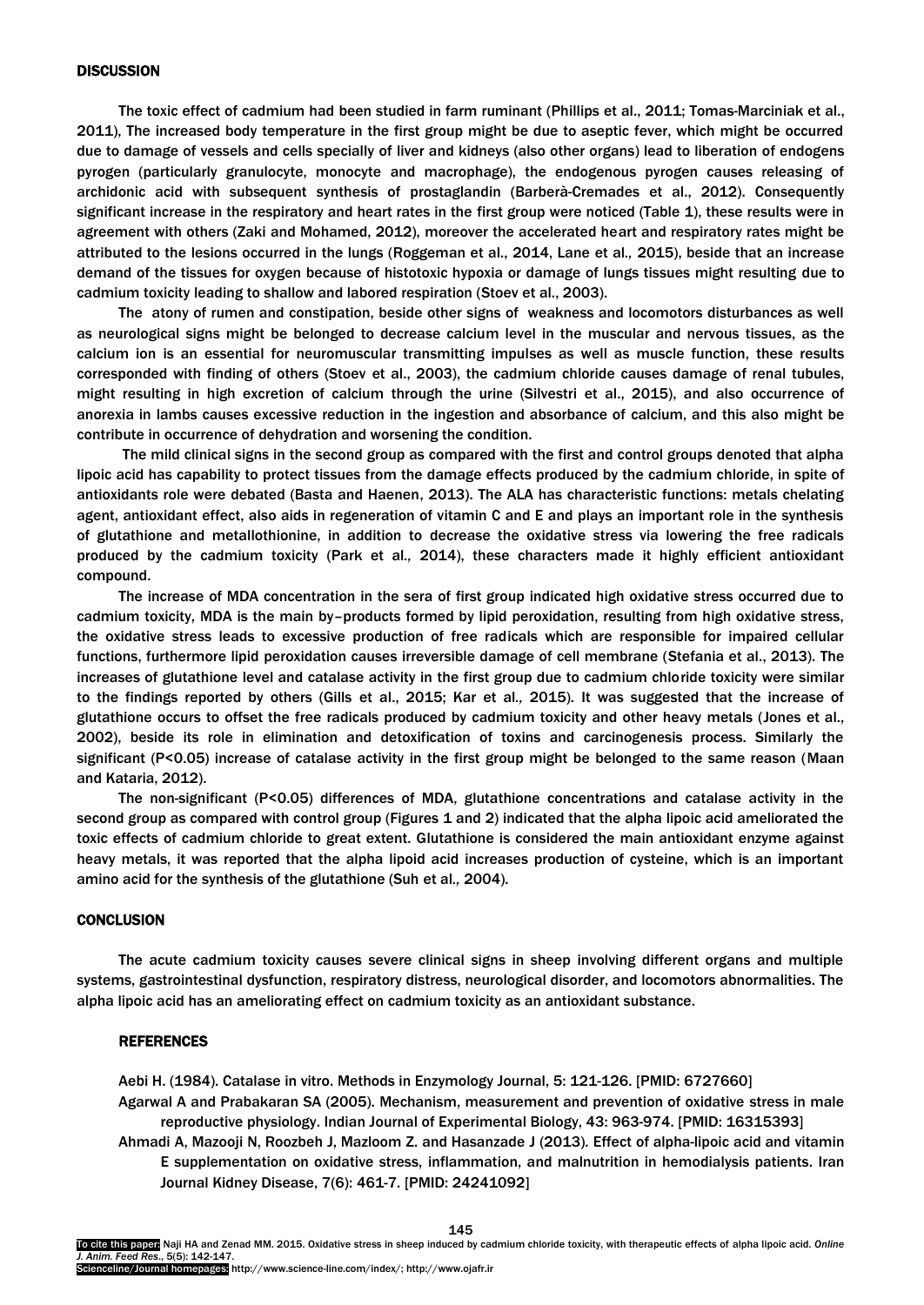- Bampidis AV, Nistor E, and Nitas D ( 2013). Arsenic, Cadmium, Lead, Mercury as undesirable substances in animal feeds. Journal of Animal Science and Biotechnology, 46 (1): 17-22. http://www.spasb.ro/index.php/spasb/article/viewFile/54/31
- Barberà-Cremades M, Baroja-Mazo A, Gomez AI, Machado F, Di Virgilio F and Pelegrín P. (2012). P2X7 receptor-stimulation causes fever via PGE2 and IL-1β release. The Journal of the Federation of American Societies for Experimental Biology (FASEB J), 26(7): 2951-62. [PMID: 22490780]
- Bast A and Haenen GR (2013). Ten misconceptions about antioxidants. Trends in Pharmacological Science, 34(8): 982-99. Doi: 10.1016/j.tips.2013.05.010
- Esra B, Umit MS, Cansin S, Erzurum S and Kalayci O (2012). Oxidative Stress and Antioxidant Defense World Allergy Organization (WAO) Journal, 5(1): 9–19. [PMID: 23268465]
- Gill KK, Sandhu HS and Kaur R (2015). Evaluation of lipid peroxidation and antioxidant status on fenvalerate, nitrate and their co-exposure in Bubalus bubalis. Pesticide Biochemistry and Physiology, 123:19-23. [PMID: 26267048]
- Gomes MB and Negrato CA (2014). Alpha-lipoic acid as a pleiotropic compound with potential therapeutic use in diabetes and other chronic diseases. Diabetology & Metabolic Syndrome, 6:80. doi:10.1186/1758-5996-6-80. <http://www.dmsjournal.com/content/6/1/80>
- Harlod E, James A, Doglas C, Cherly L, Franklin M and Glenn H (2011). The merck veterinary manual, Merck & CO., Inc. Rahaway. N.J., U.S.A. 11 ed.
- Jones W, Li X, Qu ZC, Perriott L, Whitesell RR, and May JM (2002). Uptake, recycling, and antioxidant actions of alpha-lipoic acid in endothelial cells. Free Radical Biology and Medicine, 33(1): 83-93. [PMID: 12086686].
- Kar R, Garg S, Halder S, Galav H, Chandra N and Mehndiratt N (2015). Cadmium Exposure Induces Oxidative Stress by Decreasing Expression of Antioxidant Enzymes in Mice Liver. International Journal of Clinical Biochemistry and Research, 2(2): 89-96.
- Lane EA, Canty MJ and More Sj (2015). Cadmium exposure and consequence for the health and productivity of farmed ruminants. Research in Veterinary Science, 101:132-9. [PMID: 26267103]
- Li R, Luo X, Li L, Peng Q, Yang Y, Zhao L, Ma M and Hou Z (2015). The Protective Effects of Melatonin Against Oxidative Stress and Inflammation Induced by Acute Cadmium Exposure in Mice Testis. Biological Trace Elements Research, First online 30 July. Doi:10.1007/s12011-015-0449-6. [PMID: 26224376] supplied by Springer publisher.
- Maan R and Kataria N (2012). Evaluation of oxidative stress during adverse environmental conditions in Marwari sheep from arid tracts in India. Animal Biology and Animal Husbandry Bioflux, 4(2): 38-42.
- Miller GZ and Harris ZE, (2015). Hazardous metals in vintage plastic toys measured by a handheld X-ray fluorescence spectrometer. Journal of Environmental Health, 77(6): 8-13. [PMID:25619030].
- Monika J, Binkowski LJ, Blaszczyk M, Plauch J, Wojtas W, Massanyi P and Stawarz R (2015). Cadmium, Lead and Mercury concentration and their influence on morphology parameters in blood donors from differed age groups from souther Poland. Journal of Trace Elements in Medicine and Biology, 29: 342- 346. Doi:10.1016/j.jtemb.2014.10.002.
- Mueller S, Riedel HD and Stremmel W. (1997). Determination of catalase activity at physiological hydrogen peroxide concentration. Anaylytical Biochemistry, 245(1): 55-60. [PMID: 9025968]
- Nagamani M, Parhaladu P, Vijayababu PVSS, Ashalata K, Kusuma KP and kumari LK (2015). IOSR Journal of Dental and Medical Sciences 14(5) Version II: 18-20. Doi: 10.9790/0853-14521820
- Ognjanovic BI, Markovic SD, Pavlovic SZ, Zikic RV, Stajn AS and Saicic ZS (2008). Effect of chronic cadmium exposure on antioxidant defense system in some tissues of rats: Protective effect of selenium. Physiological Research, 57(3): 403–411. [PMID: 17465690]
- [Park S,](http://www.ncbi.nlm.nih.gov/pubmed/?term=Park%20S%5BAuthor%5D&cauthor=true&cauthor_uid=25005184) [Karunakaran U,](http://www.ncbi.nlm.nih.gov/pubmed/?term=Karunakaran%20U%5BAuthor%5D&cauthor=true&cauthor_uid=25005184) [Jeoung NH,](http://www.ncbi.nlm.nih.gov/pubmed/?term=Jeoung%20NH%5BAuthor%5D&cauthor=true&cauthor_uid=25005184) [Jeon JH](http://www.ncbi.nlm.nih.gov/pubmed/?term=Jeon%20JH%5BAuthor%5D&cauthor=true&cauthor_uid=25005184) and [Lee IK](http://www.ncbi.nlm.nih.gov/pubmed/?term=Lee%20IK%5BAuthor%5D&cauthor=true&cauthor_uid=25005184) (2014). Physiological effect and therapeutic application of alpha lipoic acid. Current Medicinal [Chemistry.](http://www.ncbi.nlm.nih.gov/pubmed/25005184) 21(32): 36-45. [PMID: 25005184]
- Paul BT, Clement GY, Anita KP and Dwayne JS (2014). Heavy Metals Toxicity and the Environment. [Experientia](http://www.ncbi.nlm.nih.gov/entrez/eutils/elink.fcgi?dbfrom=pubmed&retmode=ref&cmd=prlinks&id=22945569) [Supplementum,](http://www.ncbi.nlm.nih.gov/entrez/eutils/elink.fcgi?dbfrom=pubmed&retmode=ref&cmd=prlinks&id=22945569) 101: 133–164. Doi: [10.1007/978-3-7643-8340-46.](http://dx.doi.org/10.1007%2F978-3-7643-8340-4_6) [PMCID: PMC4144270]
- Phillips CJ and Tudoreanu L (2011). A model of cadmium accumulation in liver and kidney of sheep derived from soil and dietary characteristics. Journal of the Science of Food and Agriculture 91: 370-376. [PMID: 20981736]
- Rogeman S, de Boeck G, De Cock H, Blust R and Bervoets L (2014). Accumulation and detoxification of metals and arsenic in tissues of cattle (Bos Taurus) and the risk for human consumption. Science of the Total Environment, 466-467: 174-184. Doi: 10.1016/j.scitotenv.2013.07.007 [PMID: 23906855]